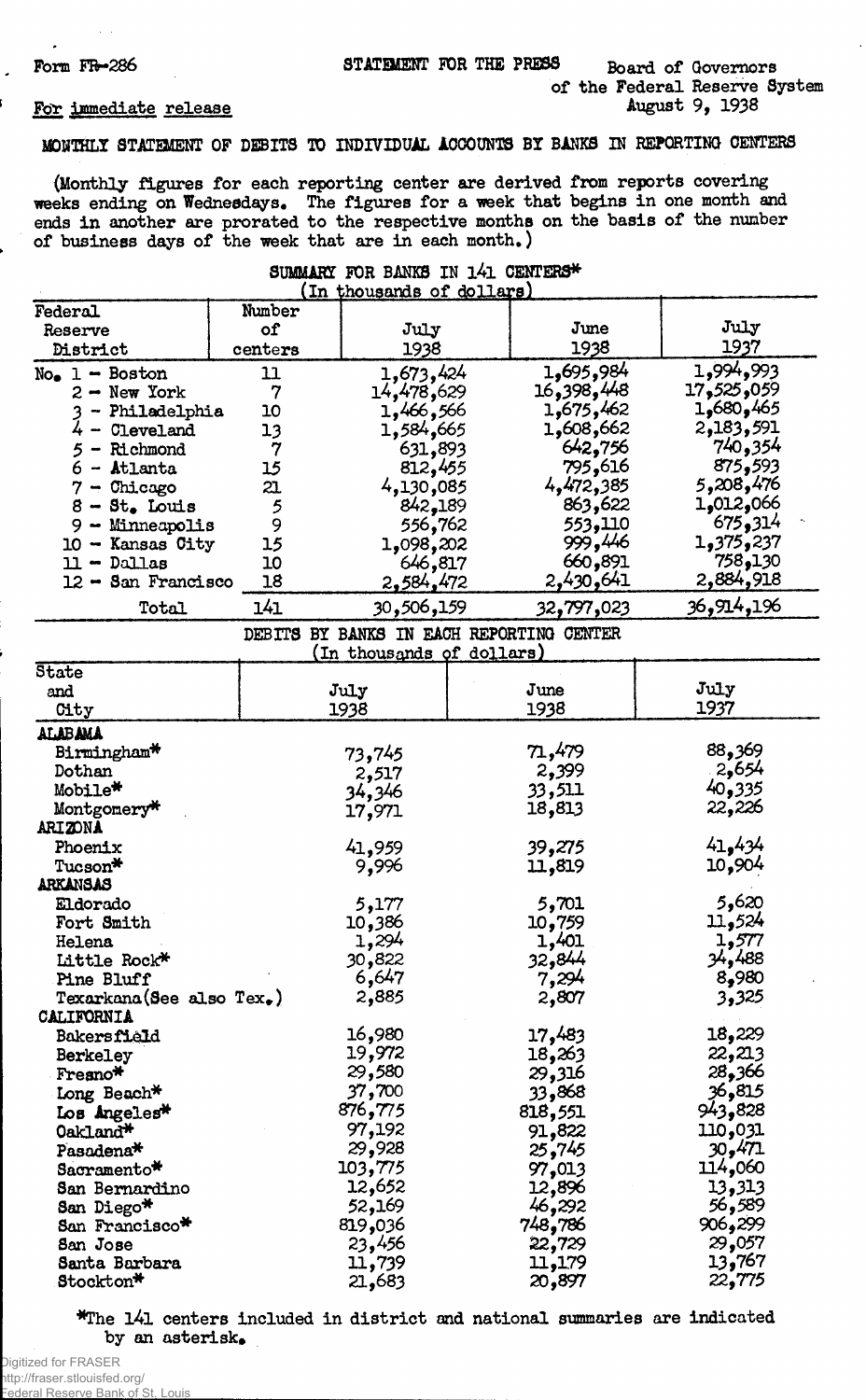Form  $FR = 286 - a$ 

 $\cdot$ 

 $\left| \cdot \right|$ 

DEBITS BY BANKS IN EACH REPORTING CENTER<br>(In thousands of dollars)

l,

| State                                    |                  | <u>onouvanio</u><br>ິ<br>antitrat b |           |
|------------------------------------------|------------------|-------------------------------------|-----------|
| and                                      | July             | June                                | July      |
| City                                     | 1938             | 1938                                | 1937      |
| COLORADO                                 |                  |                                     |           |
|                                          |                  |                                     |           |
| Colorado Springs*<br>Denver <sup>*</sup> | 15,333           | 14,188                              | 16,330    |
| Grand Junction                           | 158,442          | 149,334                             | 182,774   |
| Pueblo*                                  | 3,348            | 3,242                               | 3,977     |
| CONNECTICUT                              | 15,971           | 11,958                              | 20,284    |
|                                          |                  |                                     |           |
| Hartford*<br>New Haven*                  | 172,526          | 162,723                             | 202,062   |
|                                          | 70,092           | 64,615                              | 79,672    |
| Stamford                                 | 16,114           | 19,961                              | 19,010    |
| Waterbury*                               | 24,820           | 26,096                              | 33,202    |
| DELAWARE                                 |                  |                                     |           |
| Wilmington*                              | 92,200           | 93,998                              | 98,690    |
| DISTRICT OF COLUMBIA                     |                  |                                     |           |
| Washington                               | 242,216          | 278,184                             | 266,015   |
| FLORIDA                                  |                  |                                     |           |
| $\mathtt{Jacksonville*}$                 | 61,682           | 67,180                              | 70,246    |
| Miami                                    | 26,892           | 27,424                              | 194و30    |
| Pensacola <sup>*</sup>                   | 7,981            | 7,737                               | 8,783     |
| Tampa*                                   | 23,818           | 24,820                              | 26,460    |
| GEORGIA                                  |                  |                                     |           |
| Albany                                   | 3,463            | 3,725                               | 4,055     |
| Atlanta*                                 | 174,538          | 176,262                             | 177,951   |
| Augusta*                                 | 13,980           | 14,967                              | 17,158    |
| Brunswick<br>Columbus                    | 2,325            | 2,326                               | 2,747     |
|                                          | 12,282           | 11,595                              | 14,776    |
| Elberton<br>Macon*                       | 880              | 976                                 | 1,128     |
|                                          | 12,884           | 12,194                              | 14,365    |
| Newnan                                   | 1,717            | 1,353                               | 1,796     |
| Savannah*                                | 26,024           | 27,582                              | 784و33    |
| Valdosta                                 | 3,813            | 3,014                               | 4,911     |
| <b>IDAHO</b>                             |                  |                                     |           |
| Boise*                                   | 18,261           | 16,011                              | 18,769    |
| <b>ILLINOIS</b>                          |                  |                                     |           |
| Aurora                                   | 10,046           | 10,929                              | 12,946    |
| Bloomington*                             | 11,731           | 12,405                              | 12,966    |
| Champaign-Urbana                         | 13,140           | 13,463                              | 12,875    |
| Chicago*                                 | 2,575,093        | 2,885,189                           | 3,145,567 |
| Danville<br>Decatur*                     | 8,771            | 9,877                               | 10,804    |
|                                          | 16,361           | 16,619                              | 16,926    |
| East St. Louis and<br>Nat'l Stock Yards  |                  |                                     |           |
| Elgin                                    | 34,492           | 35,583                              | 35,489    |
| Moline                                   | 7,382<br>7,174   | 7,400                               | 7,840     |
| Peoria <sup>*</sup>                      |                  | 7,229                               | 8,623     |
| Quincy                                   | 55,757           | 51,937                              | 62,890    |
| Rockford*                                | 7,179<br>21,250  | 8,311                               | 8,664     |
| Springfield                              | 23,640           | 23,330                              | 27,426    |
| INDIANA                                  |                  | 23,923                              | 26,530    |
| Evansville*                              |                  |                                     |           |
| Fort Wayne*                              | 28,975<br>30,162 | 25,605                              | 40,530    |
| Gary                                     |                  | 29,265                              | 37,611    |
| Hammond                                  | 13,199           | 13,105                              | 18,576    |
| Indianapolis*                            | 6,536            | 6,515                               | 8,066     |
| South Bend*                              | 194,820          | 181,102                             | 221,658   |
| Terre Haute                              | 32,256           | 31,217                              | 39,916    |
|                                          | 18,613           | 19,665                              | 22,421    |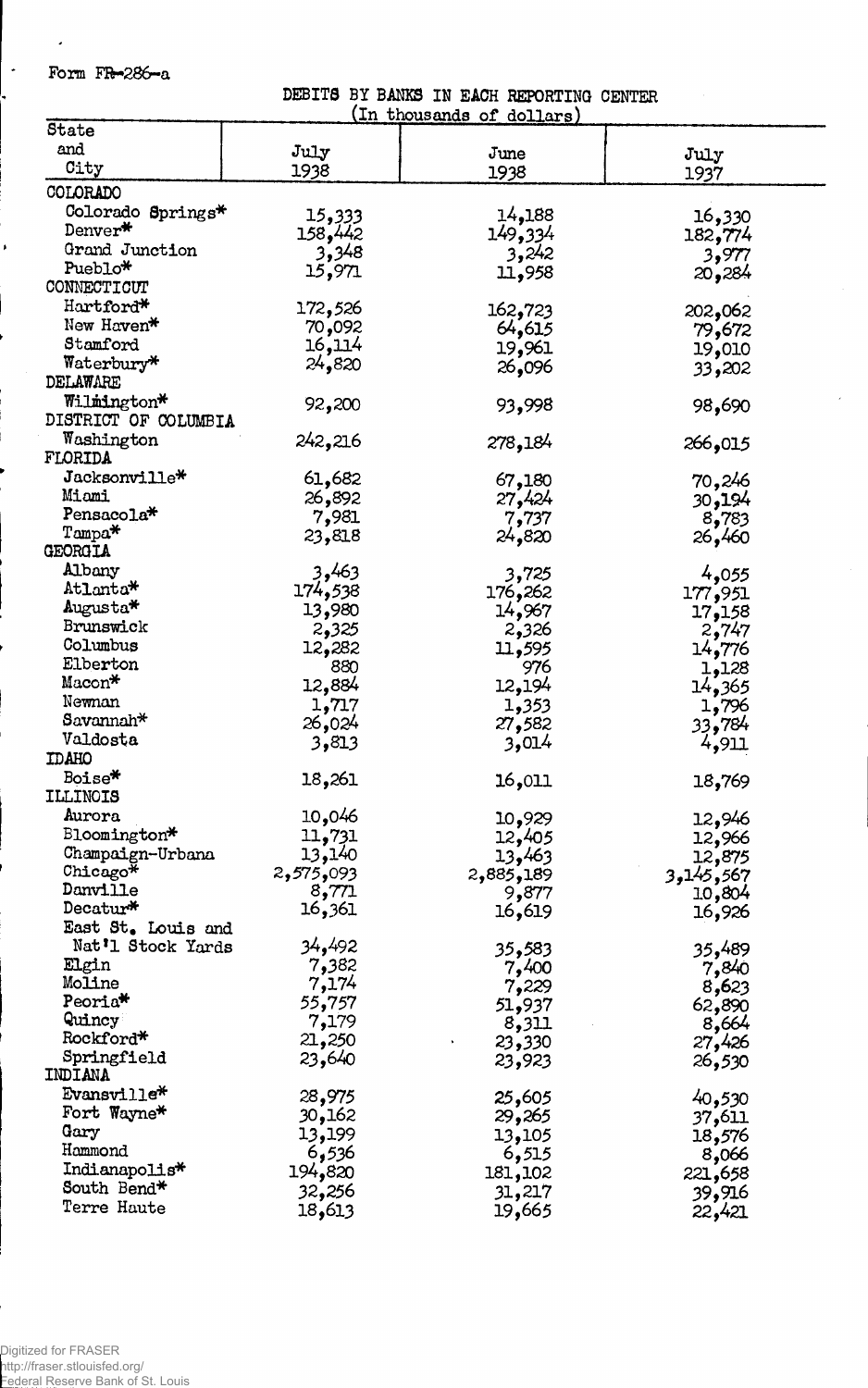Form FR-286-b

 $\ddot{\phantom{a}}$ 

 $\hat{\mathcal{A}}$ 

DESITS BY BANKS IN EACH REPORTING CENTER

|                              |                           | (In thousands of dollars) |                  |
|------------------------------|---------------------------|---------------------------|------------------|
| State                        |                           |                           |                  |
| and                          | July                      | June                      | July             |
| City                         | 1938                      | 1938                      | 1937             |
| <b>IOWA</b>                  |                           |                           |                  |
| Cedar Rapids*                | 23,353                    | 21,868                    | 23,990           |
| Clinton                      | 4,964                     | 4,761                     | 6,803            |
| Davenport*                   | 21,947                    | 19,701                    | 22,793           |
| Des Moines*                  | 88,035                    | 84,204                    | 95,132           |
| Dubuque*                     | 8,898                     | 9,077                     | 10,871           |
| Mason City                   | 9,620                     | 9,089                     | 10,355           |
| Muscatine                    | 3,543                     | 3,464                     | 3,557            |
| Sioux City*                  | 34,803                    | 34,267                    | 35,863           |
| Waterloo*                    | 15,641                    | 15,716                    | 16,551           |
| <b>KANSAS</b>                |                           |                           |                  |
| Atchison                     | 4,090                     | 3,042                     | 5,773            |
| Hutchinson                   | 19,078                    | 11,571                    | 27,189           |
|                              | 2,979                     | 2,862                     | 3,800            |
| Independence<br>Kansas City* | 15,173                    | 15,835                    |                  |
|                              |                           |                           | 17,067<br>5,281  |
| Lawrence<br>Pittsburg        | 3,909<br>3,715            | 3,530<br>3,610            | 4,090            |
|                              |                           |                           |                  |
| Topeka*<br>Wichita*          | 22,473<br>54,507          | 20,468<br>46,856          | 26,029<br>72,390 |
| KENTUCKY                     |                           |                           |                  |
| Lexington*                   |                           | 20,002                    | 23,067           |
| Louisville*                  | 19,670<br>142,067         | 148,154                   | 170,452          |
| Owensboro                    |                           | 5,157                     | 6,134            |
| LOUISIANA                    | 5,379                     |                           |                  |
| New Orleans*                 |                           | 191,925                   | 207,760          |
| Shreveport*                  | 218,650                   | 41,479                    | 48,136           |
| <b>MAINE</b>                 | 39,665                    |                           |                  |
| Bangor*                      |                           | 14,402                    | 17,962           |
| Portland                     | 14,040                    | 33,727                    | 39,995           |
| MARYLAND                     | 34,825                    |                           |                  |
| Baltimore*                   |                           | 334,683                   | 3 <b>80,47</b> 9 |
| Cumberland                   | 324,984                   | 8,316                     | 11,082           |
| Hagerstown                   | 7,950                     | 8,309                     | 11,020           |
| <b>MASSACHUSETTS</b>         | 9,099                     |                           |                  |
| Boston*                      |                           | 1,207,679                 | 1,404,660        |
| <b>Brockton</b>              | 1,167,781                 | 14,354                    | 16,758           |
| Fall River*                  | 13,979<br>15,830          | 15,892                    | 17,510           |
| Holyoke*                     | 9,036                     | 9,572                     | 11,480           |
| Lowell*                      | 12,719                    | 13,237                    | 13,414           |
| Lynn                         | 16,982                    | 16,982                    | 20,379           |
| New Bedford*                 | 14,883                    | 14,567                    | 19,152           |
| Springfield                  | 58,088                    | 58,017                    | 70,642           |
| Worcester*                   | 43,202                    | 46,316                    | 56,553           |
| MICHIGAN                     |                           |                           |                  |
| Adrian                       | 3,166                     | 3,258                     | 4,085            |
| Battle Creek                 | 12,087                    | 12,531                    | 17,973           |
| Bay City*                    | 9,961                     | 9,723                     | 12,000           |
| Detroit*                     | 649,805                   | 700,757                   | 986,503          |
| Flint*                       | 22,617                    | 20,765                    | 30,964           |
| Grand Rapids*                | 44,069                    | 43,590                    | 55,330           |
| Jackson                      | 11,914                    | 11,977                    | 16,968           |
| Kalamazoo*                   | 18,588                    | 17,977                    | 22,829           |
| Lansing*                     | 17,743                    | 19,275                    | 26,764           |
| Saginaw                      | 18,115                    | 16,773                    | 23,532           |
| MINNESOTA                    |                           |                           |                  |
| Duluth*                      |                           | 42,220                    | 59,839           |
| Minneapolis*                 | 41,099                    | 312,165                   | 385,474          |
| Red Wing                     | 315 <b>,</b> 549<br>1,887 | 1,931                     | 2,225            |
| St. Paul*                    |                           | 149,370                   | 173,040          |
| South St. Paul               | 147 <b>,</b> 468          | 18,718                    | 21,267           |
| Winona                       | 23,156                    | 6,522                     | 7,043            |
|                              | 6,506                     |                           |                  |

Digitized for FRASER

http://fraser.stlouisfed.org/

Federal Reserve Bank of St. Louis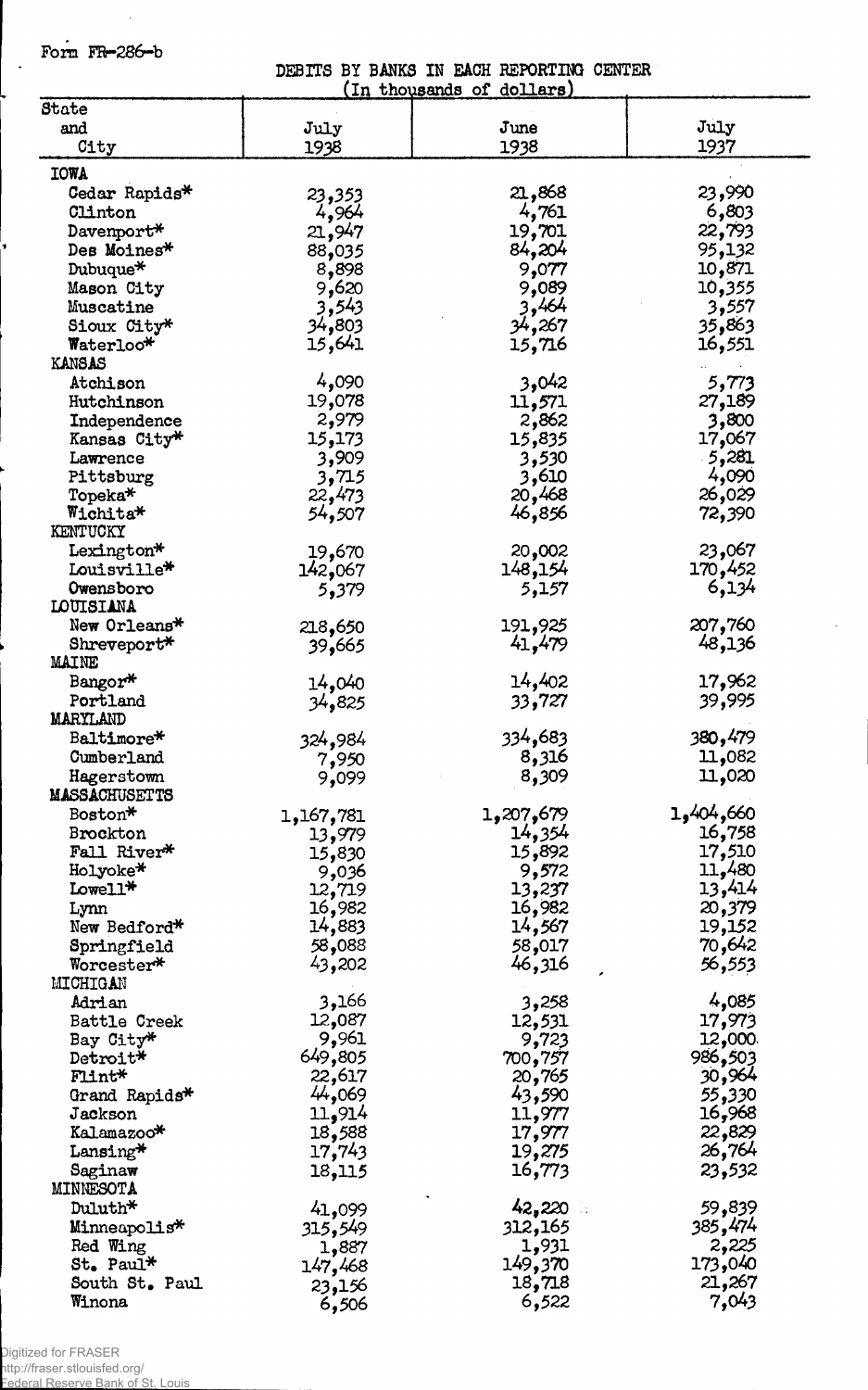Form  $FP-286-c$ 

DEBITS BY BANKS IN EACH REPORTING CENTER

| (In thousands of dollars)     |            |            |                  |  |  |
|-------------------------------|------------|------------|------------------|--|--|
| State                         |            |            |                  |  |  |
| and                           | July       | June       | July             |  |  |
| City                          | 1938       | 1938       | 1937             |  |  |
| MISSISSIPPI                   |            |            |                  |  |  |
| Greenville                    | 3,761      | 3,705      | 4,678            |  |  |
| Hattiesburg                   | 4,140      | 3,584      | 4,872            |  |  |
| Jackson                       | 27,236     | 23,042     |                  |  |  |
| Meridian                      | 8,724      | 8,288      | 20,168<br>9,766  |  |  |
| Vicksburg*                    | 6,189      | 6,166      | 6,822            |  |  |
| <b>MISSOURI</b>               |            |            |                  |  |  |
| Joplin*                       | 8,766      | 8,641      |                  |  |  |
| Kansas City*                  | 360,769    | 291,755    | 10,192           |  |  |
| St. Joseph*                   |            | 23,227     | 477,212          |  |  |
| St. Louis*                    | 28,702     | 564,300    | 33,748           |  |  |
| Sedalia                       | 547,020    | 1,778      | 656,900<br>1,974 |  |  |
| Springfield                   | 1,755      | 13,384     |                  |  |  |
| MONTANA                       | 13,467     |            | 15,798           |  |  |
| Billings*                     |            | 9,343      | 10,348           |  |  |
| Helena*                       | 10,415     | 10,135     |                  |  |  |
| NEBRASKA                      | 10,767     |            | 11,716           |  |  |
| Fremont                       | 2,539      | 2,544      | 3,238            |  |  |
| Lincoln                       | 28,543     | 26,976     | 30,443           |  |  |
| $O$ maha <sup>*</sup>         | 146,653    | 133,962    | 166,718          |  |  |
| NEVADA                        |            |            |                  |  |  |
| Reno*                         |            | 10,861     | 12,597           |  |  |
| NEW HAMPSHIRE                 | 12,237     |            |                  |  |  |
| Manchester                    | 15,312     | 14,449     | 16,430           |  |  |
| NEW JERSEY                    |            |            |                  |  |  |
| Camden                        | 37,339     | 42,861     | 43,924           |  |  |
| Montclair                     | 13,826     | 17,325     | 16,945           |  |  |
| Newark                        | 270,309    | 302,178    | 329,512          |  |  |
| Northern New Jersey           |            |            |                  |  |  |
| Clearing House Ass'n          | 159,857    | 169,825    | 207,868          |  |  |
| Passaic*                      | 22,322     | 23,661     | 29,287           |  |  |
| Trenton*                      | 60,168     | 63,001     | 75,055           |  |  |
| NEW MEXICO                    |            |            |                  |  |  |
| Albuquerque*                  | 14,338     | 14,073     | 16,156           |  |  |
| Roswell                       | 4,056      | 3,988      | 3,638            |  |  |
| NEW YORK                      |            |            |                  |  |  |
| Albany*                       | 205,817    | 320,247    | 196,420          |  |  |
| Binghamton*                   | 20,370     | 19,247     | 23,039           |  |  |
| Buffalo*                      | 211,596    | 210,571    | 300,627          |  |  |
| Elmira                        | 12,406     | 13,115     | 15,844           |  |  |
| Jamestown                     | 11,447     | 11,335     | 14,163           |  |  |
| New York*                     | 13,827,728 | 15,637,097 | 16,751,295       |  |  |
| Poughkeepsie                  | 13,057     | 12,866     | 15,262           |  |  |
| ${\tt Robert} \star$          | 114,832    | 113,599    | 134,458          |  |  |
| Syracuse*                     | 75,964     | 74,026     | 89,933           |  |  |
| Utica                         | 34,735     | 31,060     | 41,540           |  |  |
| NORTH CAROLINA                |            |            |                  |  |  |
| Asheville                     | 11,308     | 335و10     | 306و14           |  |  |
| ${\tt CharLotte\textbf{*}}$   | 50,616     | 884و50     | 57,824           |  |  |
| Durham                        | 27,936     | 26,466     | 27,752           |  |  |
| Greensboro                    | 15,494     | 16,111     | 20,170           |  |  |
| Raleigh*                      | 38,628     | 37,664     | 40,144           |  |  |
| Wilmington                    | 9,894      | 10,171     | 10,834           |  |  |
| Winston-Salem<br>NORTH DAKOTA | 34,772     | 34,655     | 40,498           |  |  |
|                               |            |            |                  |  |  |
| Dickinson                     | 1,029      | 943        | 1,080            |  |  |
| Fargo*<br>Grand Forks*        | 16,963     | 16,639     | 19,717           |  |  |
| Jamestown                     | 5,333      | 4,554      | 4,926            |  |  |
| Minot                         | 1,536      | 1,540      | 1,866            |  |  |
|                               | 3,770      | 3,542      | 4,443            |  |  |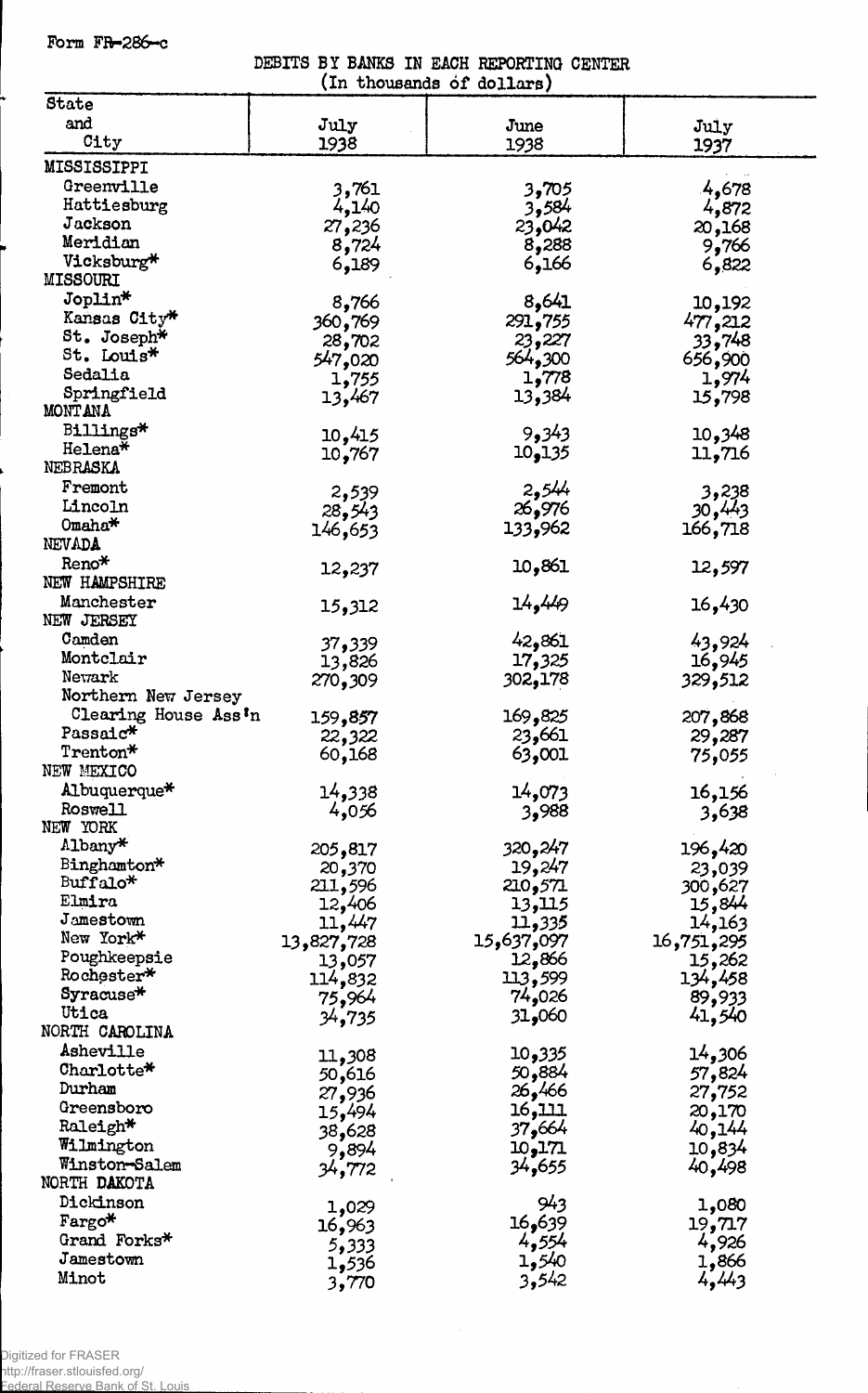Form FR—286-d

 $\sim$ 

DEBITS BY BANKS IN EACH REPORTING CENTER

|                       | In thousands of dollars |           |                |
|-----------------------|-------------------------|-----------|----------------|
| State                 |                         |           |                |
| and                   | July                    | June      | July           |
| City                  | 1938                    | 1938      | 1937           |
| OHIO                  |                         |           |                |
| Akron*                | 54,735                  | 55,423    | 71,763         |
| Canton                | 28,566                  | 29,207    | 44,422         |
| Cincinnati            | 286,457                 | 299,940   | 372,188        |
| Cleveland*            | 484,408                 | 491,718   | 671,520        |
| Columbus <sup>*</sup> | 158,049                 | 160,276   | 188,474        |
| Dayton*               | 60,333                  | 61,337    | 78,218         |
| Hamilton              | 10,162                  | 069و10    | 14,344         |
| Lima                  | 14,010                  | 13,919    | 15,985         |
| Lorain                | 4,876                   | 4,380     | 5,912          |
| Middletown            | 8,778                   | 8,296     | 12,306         |
| Springfield*          | 15,776                  | 15,632    | 19,715         |
| Steubenville          | 8,766                   | 8,642     | 12,062         |
| Toledo*               | 103,701                 | 107,596   | 144,281        |
| Warren                | 7,720                   | 8,374     | 10,772         |
| Youngstown*           | 38,432                  | 36,635    | 56,606         |
| Zanesville            | 7,599                   | 7,773     | 9,014          |
| OKLAHOMA              |                         |           |                |
| Bartlesville*         | 28,128                  | .26,457   | 31,019         |
| Enid                  | 16,610                  | 11,712    | 27,664         |
| Guthrie               | 1,711                   | 1,640     | 2,177          |
| Muskogee*             | 6,989                   | 6,502     | 8,584          |
| Oklahoma City*        | 96,404                  | 96,911    | 129,737        |
| OkimLgee              | 2,349                   | 2,440     | 2,756          |
| Tulsa*                | 125,554                 | 139,279   | 166,997        |
| OREGON                |                         |           |                |
| Eugene                | 6,695                   | 6,850     | 7,862          |
| Portland*             | 148,288                 | 144,445   | 185,183        |
| Salem                 | 15,424                  | 13,819    | 18,916         |
| PENNSYLVANIA          |                         |           |                |
| Allentown             | 22,618                  | 21,783    | 28,072         |
| Altoona*              | 9,490                   | 9,158     | 13,162         |
| Butler                | 8,149                   | 8,143     | 10,729         |
| Chester*              | 11,113                  | 11,721    | 13,549         |
| Erie*                 | 24,648                  | 24,080    | <u>3</u> 6,755 |
| Franklin              | 2,579                   | 3,065     | 3,573          |
| Greensburg*           | 7,672                   | 6,234     | 8,389          |
| Harrisburg            | 36 <b>,</b> 345         | 42,088    | 41,482         |
| Hazleton              | 11,966                  | 9,885     | 12,129         |
| Homestead             | 3,208                   | 3,094     | 3,982          |
| Johnstown             | 13,197                  | 12,396    | 18,969         |
| Lancaster*            | 21,780                  | 22,101    | 26,867         |
| Lebanon               | 5,747                   | 6,117     | 7,054          |
| Norristown            | 9,219                   | 9,783     | 11,448         |
| Oil City*             | 9,022                   | 9,160     | 11,561         |
| Philadelphia*         | 1,176,976               | 1,380,445 | 1,340,682      |
| Pittsburgh*           | 582,084                 | 593,134   | 835,470        |
| Reading               | 34,280                  | 33,929    | 35,599         |
| Scranton*             | 42,819                  | 43,739    | 50,252         |
| Wilkes-Barre*         | 21,640                  | 21,513    | 25,709         |
| Williamsport*         | 9,958                   | 9,510     | 11,397         |
| York*                 | 20,422                  | 20,276    | 25,102         |
| RHODE ISLAND          |                         |           |                |
| Providence*           | 128,495                 | 120,885   | 139,326        |
| SOUTH CAROLINA        |                         |           |                |
| Charleston            | 15,003                  | 16,515    | 19,160         |
| Columbia*             | 22,654                  | 22,518    | 26,897         |
| Greenville*           | 15,095                  | 14,989    | 20,541         |
| Spartanburg           | 7,936                   | 7,850     | 9,488          |

 $\sim$ 

Federal Reserve Bank of St. Louis